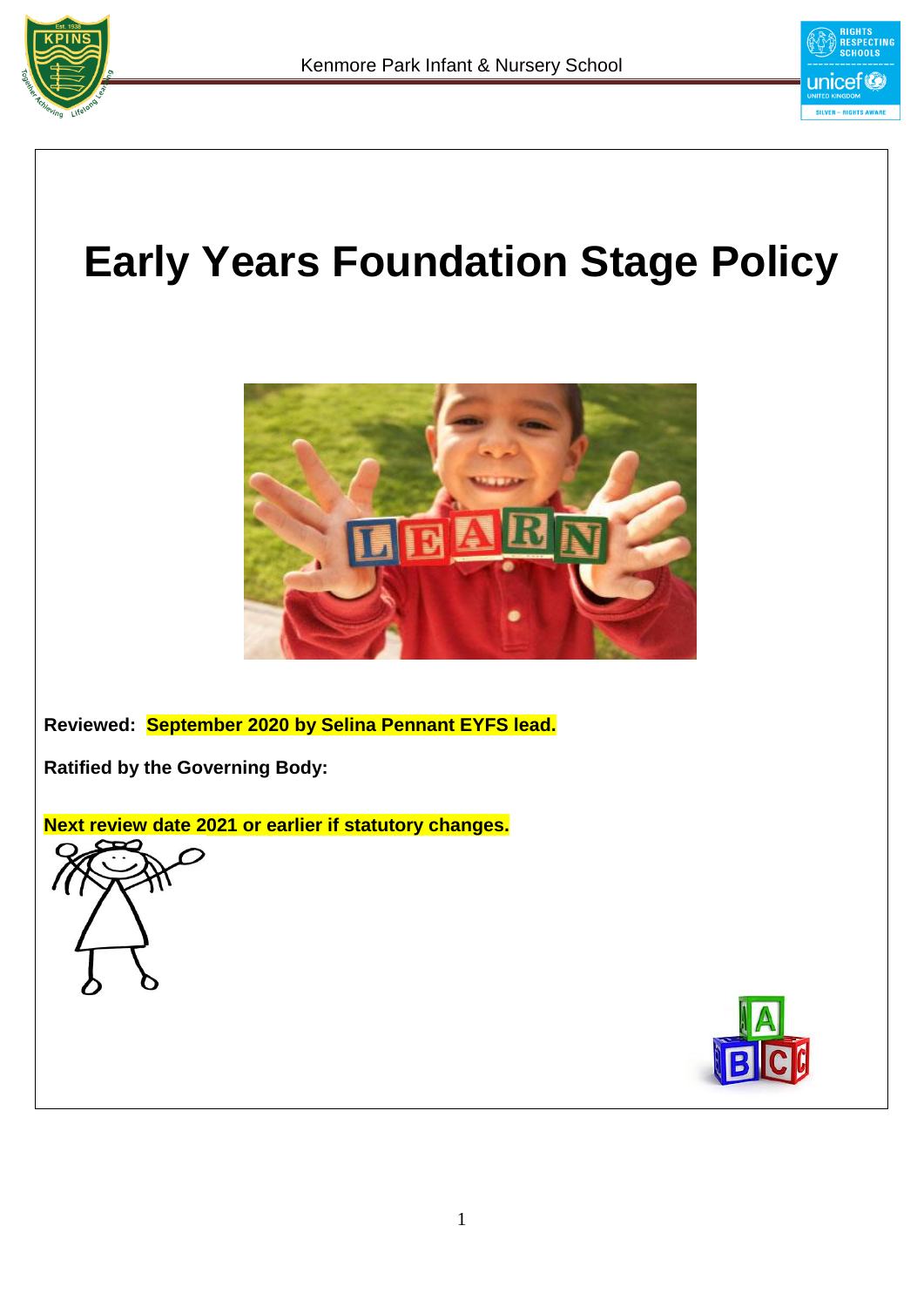



# **Early Years Foundation Stage Policy**

# **1 Introduction**

The Foundation Stage applies to children from three years of age to the end of the reception year. Foundation Stage 1 children join us at the beginning of the school year in which they are four. Foundation Stage 2 children join us at the beginning of the school year in which they are five. (Compulsory schooling begins at the start of the term after a child's fifth birthday.) Key Stage 1 begins for our children at the beginning of Year 1. The Foundation Stage equips children with the key skills that are required to access learning in their later schooling. Children learn these skills through explorative play and problem solving activities which are carefully tailored to meet their learning needs. The Early Learning Goals set out what is expected of most children by the end of the Foundation Stage.

Children joining our school have already learnt a great deal simply by observing the world around them and interacting with family and friends. Some children may have previously attended an Early Years setting (such as a private nursery) or have accessed play groups or workshops that are offered by Children's Centres.

The early years education we offer our children is based on the following principles:

- it builds on what our children already know and can do;
- it challenges children and sets high expectations for learning;
- it ensures that no child is excluded or disadvantaged;
- it offers a structure for learning that has a range of starting points, content that matches the needs of young children and activity that provides opportunities for learning both indoors and outdoors;
- it provides a secure, yet rich and stimulating environment which encourages children to work and play independently.
- $\bullet$

Article 29: Your education should help you use and develop your talents and abilities – UNCRC)

### **2 Aims of the Foundation Stage**

### **2.1**

The curriculum of the Foundation Stage underpins all future learning by supporting, fostering, promoting and developing child within 3 Prime Areas:

- Personal, social and emotional development;
- Communication and language;
- Physical development;
- $\bullet$
- And 4 specific areas:
- $\bullet$
- Literacy:
- Mathematics;
- Understanding of the world;
- Expressive arts & design.
- $\bullet$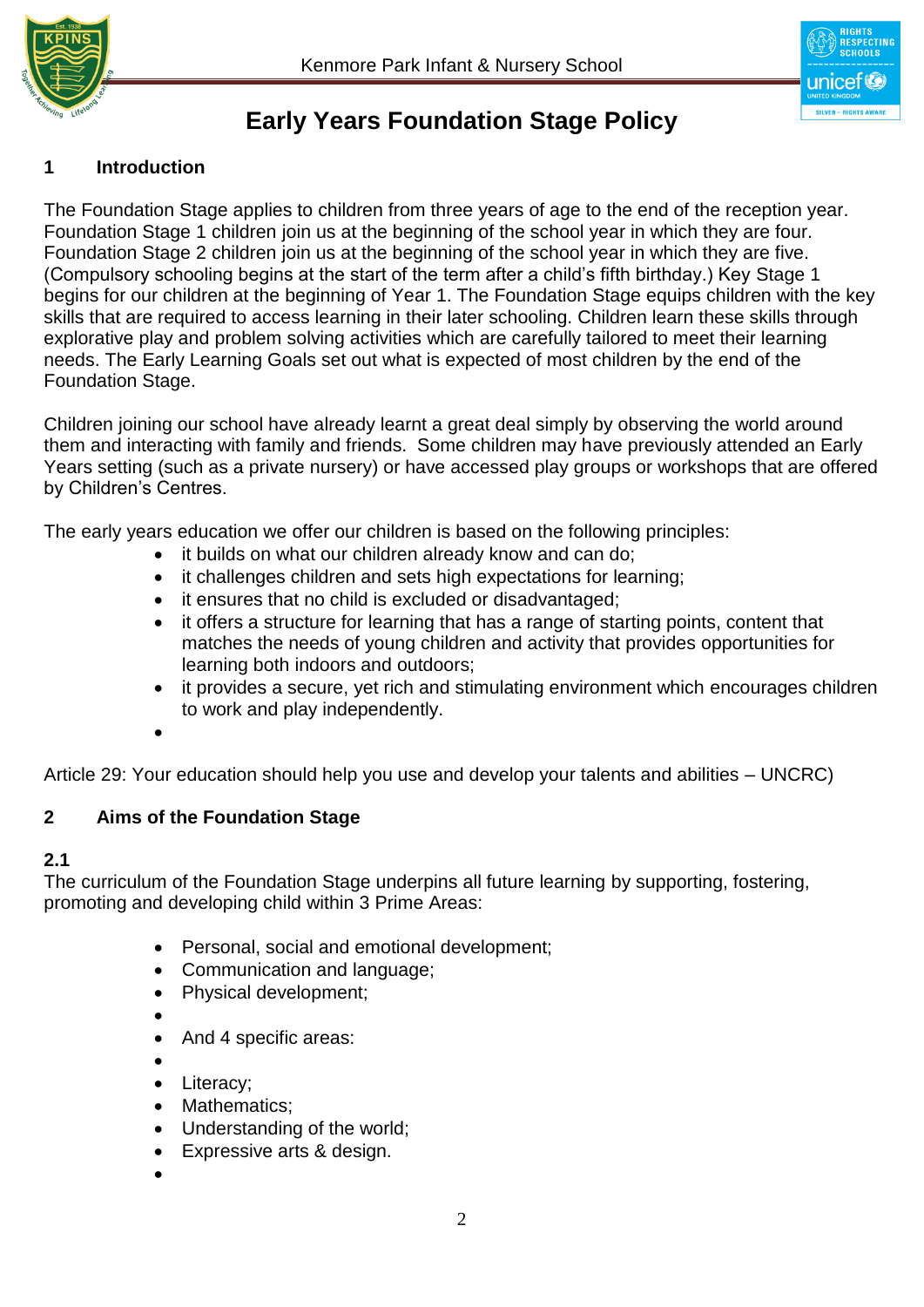



# **3 Teaching and learning style**

### **3.1**

Our policy on teaching and learning defines the features of effective teaching and learning in our school. These features apply to teaching and learning in the Foundation Stage just as much as they do to the teaching in Key Stage 1.

# **3.2**

The more general features of good practice in our school that relate to the Foundation Stage are:

- Establishing a strong partnership between teachers and parents, so that our children feel secure at school and develop a sense of well-being and achievement. Building positive relationships with parents and providing regular effective feedback, helps to ensure that parents are aware of the end of year expectations and can further support their child at home, using similar strategies to the ones used by teaching staff at school.
- Teachers develop a secure understanding of how children make progress and learn, and are flexible, making changes to their teaching as appropriate. Teachers are active participants in the Visible Learning scheme which encourages teachers to carry out case studies and monitor the impact of various elements of their teaching practise.
- Teachers use a range of approaches and offer children first-hand experiences whenever possible. There is an emphasis on creating a language rich environment, ensuring that children are given clear explanations and that teachers make appropriate interventions and extend and develop play and talk or other means of communication;
- Teachers carefully plan a flexible curriculum that focuses on the interests of the children as much as possible. This helps to keep children engaged in their learning and supports them to achieve the Early Learning Goals by the end of the Foundation Stage;
- The provision for children to take part in activities that build on and extend their interests and develop their intellectual, physical, social and emotional abilities;
- the encouragement for children to communicate and talk about their learning, and to develop independence and self-management;
- The support for learning with appropriate and accessible indoor and outdoor spaces, facilities and equipment;
- The identification of the progress and future learning needs of children through observations, which are regularly shared with parents;
- The good relationships between our school and the settings that our children experience prior to joining our school;
- The clear aims for our work, and the regular monitoring to evaluate and improve what we do;
- The regular identification of training needs of all adults working within the Foundation Stage.

- $\bullet$
- $\bullet$
- **4 Play in the Foundation Stage**

 $\bullet$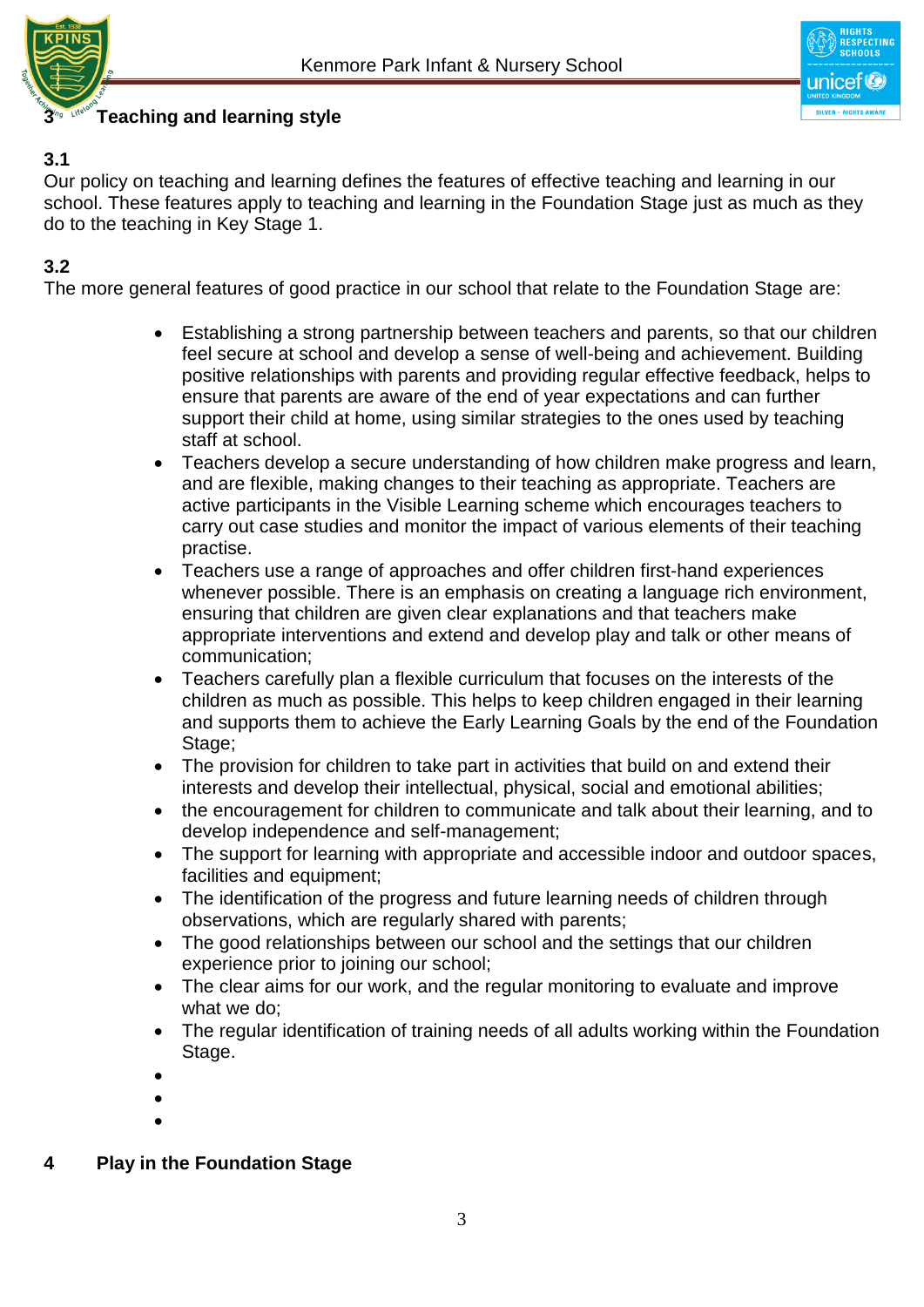



**4.1** Through play our children explore and develop learning experiences, which help them to make sense of the world. Play provides children with a safe space where they can practise and test out new ideas and skills. Children learn the importance of self- care and self-control, and begin to understand the relationship between cause and effect. They have the opportunity to think creatively alongside other children as well as on their own, and develop an understanding of the rights that both they, and their peers have. They communicate with others as they investigate and solve problems. They express fears or re-live anxious experiences in controlled and safe situations.

# **5 Inclusion in the Foundation Stage**

**5.1** In our school we believe that all our children matter. We give our children every opportunity to achieve their best. We do this by taking account of our children's range of life experience when planning for their learning (see our policy on school inclusion).

(Article 28: All children have the right to a good quality education)

- **5.2** In the Foundation Stage we set realistic and challenging expectations that meet the needs of our children, so that many achieve the Early Learning Goals by the end of the stage. Some children progress beyond this point. We achieve this by planning to meet the needs of boys and girls, children with special educational needs, children who are more able, children with disabilities, children from all social and cultural backgrounds, children of different ethnic groups and those from diverse linguistic backgrounds.
- **5.3** We meet the needs of all our children through:
	- planning opportunities that build upon and extend children's knowledge, experience and interests, and develop their self-esteem and confidence;
	- using a wide range of teaching strategies based on children's learning needs;
	- providing a wide range of opportunities to motivate and support children and to help them to learn effectively;
	- providing a safe and supportive learning environment in which the contribution of all children is valued;
	- using resources which reflect diversity and are free from discrimination and stereotyping;
	- planning challenging activities for children whose ability and understanding are in advance of their language and communication skills;
	- monitoring children's progress and taking action to provide support as necessary. This involves speech therapy for some of our children.

### **6 The Foundation Stage curriculum**

**6.1** The curriculum for the Foundation Stage in our school reflects the areas of learning identified in the New EYFS Framework 2012, Development Matters age bands and Early Learning Goals. The experiences that our children meet often enable them to develop a number of competencies, skills and concepts across the seven areas of

 learning. We understand that each area is equally important, inter linked and inter dependent.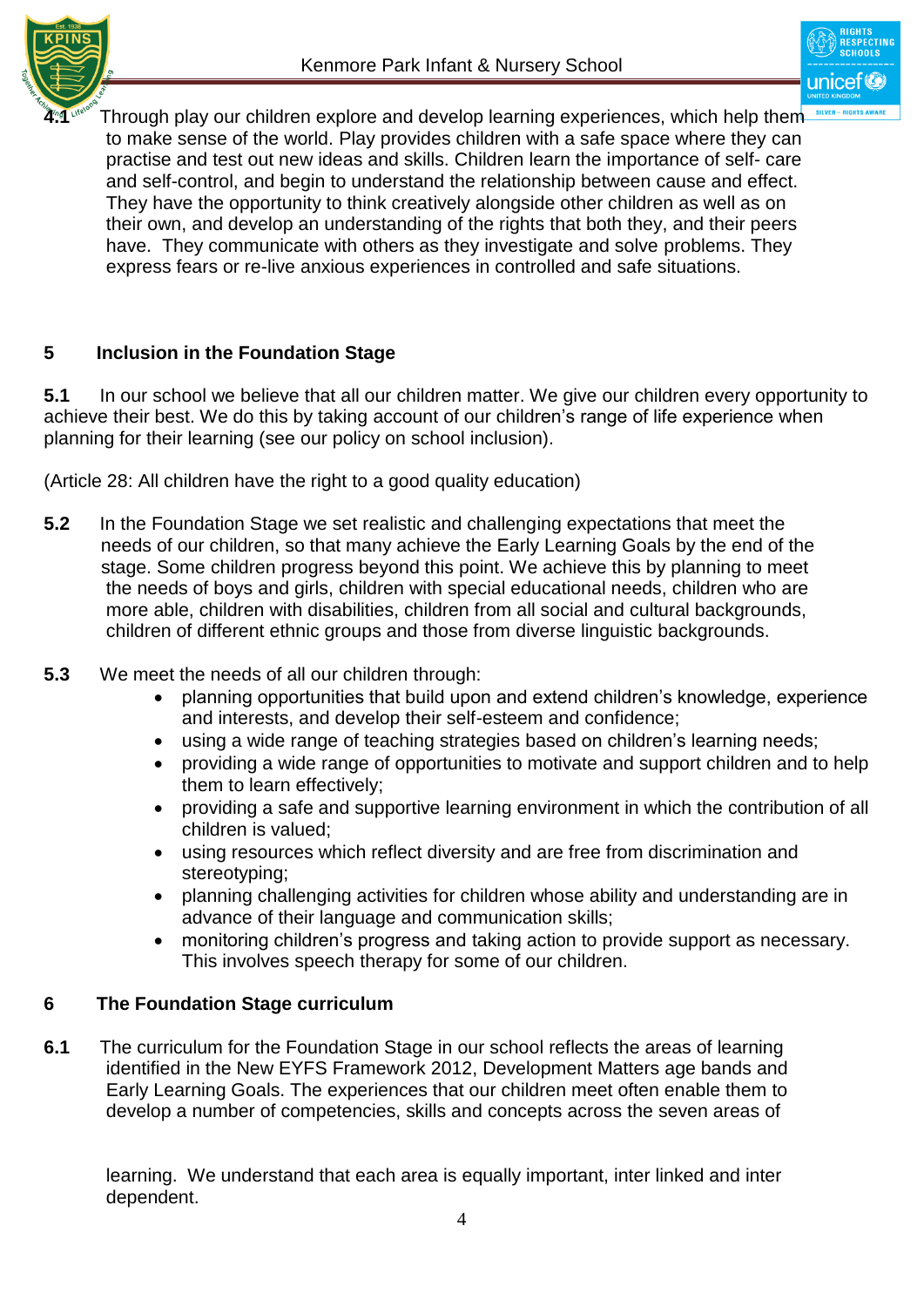



**6.2** We recognise the fundamental importance of high quality play opportunities for children's development and provide a wide range of direct teaching and high quality planned, supported and free play to enable all children to progress in each area.

**6.3** The New EYFS Framework and Development Matters provide the basis for planning throughout the Foundation Stage. Teachers use the national schemes of work where appropriate to support the planning for individual children. Our medium term planning is completed half-termly and identifies the intended learning, with outcomes, for children working towards the Early Learning Goals, and for those working towards Age Related Expectations for Year 1 & 2 of the National Curriculum.

# **7 Assessment**

**7.1** We make regular assessments of children's learning, and we use this information to ensure that future planning reflects identified needs. We take into account the interests of the children and this also informs our planning. Assessment in the Foundation Stage takes the form of observations, and this involves the teacher and other adults as appropriate. Each child has their own Learning Journey folder and work samples and assessments are kept in this. Teachers also record children's progress using the '2 Build a profile' app which enables teachers to take photographs and immediately link them to the associated areas of learning within the profile. We also value the contribution of parents towards their child's assessment.

**7.2** In the Nursery the teacher and learning assistants assess the ability of each child using the Development Matters Statements. During the children's first half-term in the reception class, the teacher assesses the ability of each child using the Development matters statements and the age bands. They continue to assess the pupils covering the 3 prime areas and 4 specific areas of learning within the foundation stage using the Foundation Stage Profile. We use this assessment information to support our medium term and short term planning and teaching programmes for individual children and groups of children. Within the first term we have a meeting with parents to inform them as to how well their child has settled in and to discuss issues arising from any assessments, both formal and informal, that have been made.

**7.3** The teacher completes the Foundation Stage Profile at the end of the child's reception year. The child's next teacher uses this information to make plans for the year ahead and ensures a smooth transition from Foundation Stage 2 to Year 1. These assessments also form part of the end of year report received by the parents. We have a parental consultation meeting in July where parents can discuss their child's progress with the teacher.

# **8 The role of parents**

**8.1** We believe that all parents have an important role to play in the education of their child. We recognise and appreciate the role that parents play in educating their children. Some of the ways that we work with parents include:

- parents' are invited into school to meet with the class teacher and collect their information packs. At this meeting, parents can discuss any issues that concern them with both the head and class teacher.
- the children visit the school and have the opportunity to spend time with their teacher before starting school;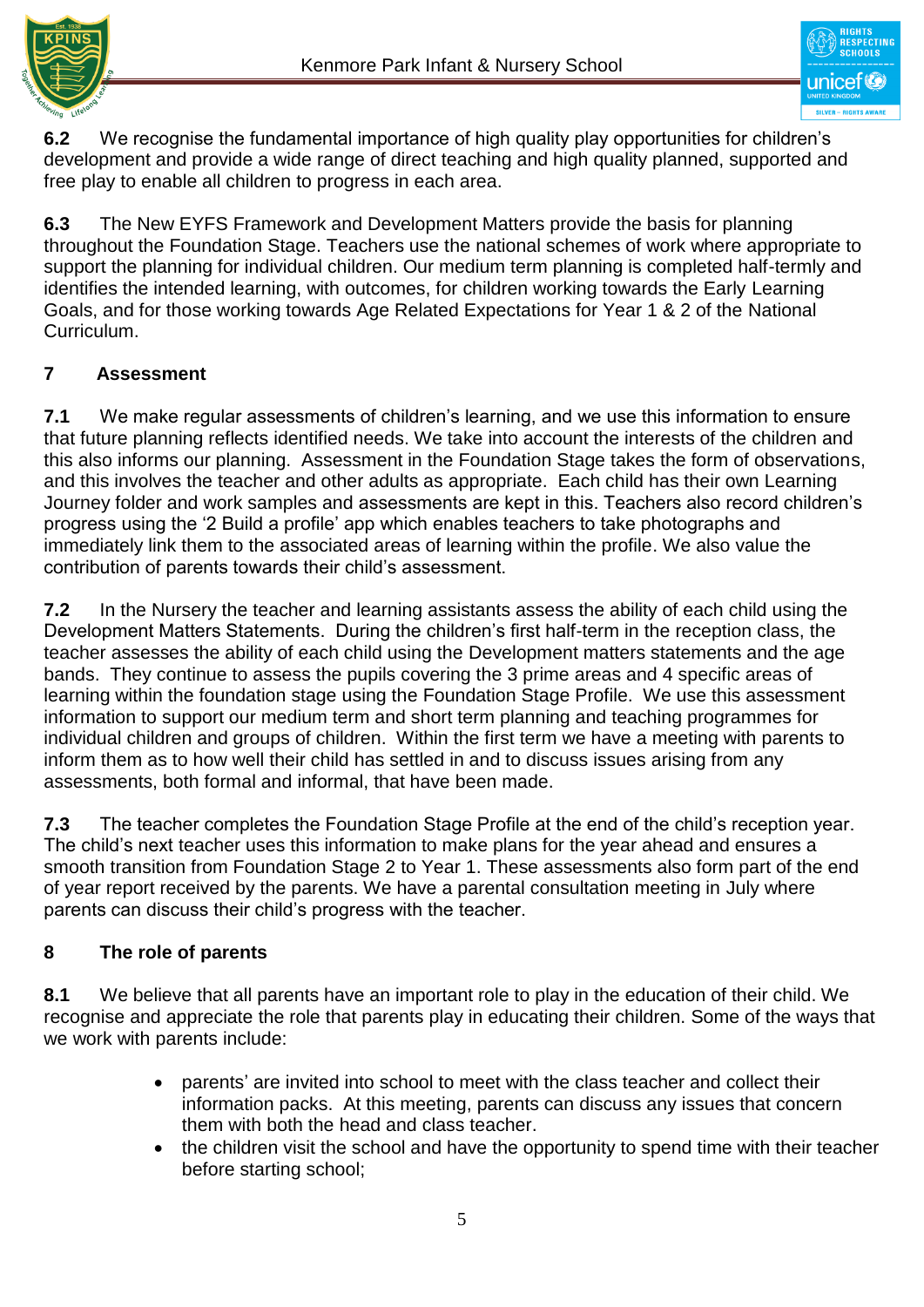

- inviting all parents to an induction meeting during the term before their child starts school. At this meeting parents can discuss any issues that concern them and ask any questions about the school. Parents also have the opportunity to explore the classrooms and to ask members of staff questions about the teaching and expectations in the Foundation Stage.
- Nursery children and their families are visited in their own homes at the beginning of term, prior to starting their Nursery Education. These home visits give parents (and their children) the opportunity to meet the teaching staff and to ask any questions or queries they may have about their child starting at school. Parents are given key information and resources to support their child with the transition in to Nursery.
- A parent conference between the class teacher and the parents of children beginning in the Reception Classes takes place prior to all children starting in Reception.
- offering parents regular opportunities to talk about their child's progress in our reception and nursery classes;
- encouraging parents to talk to the child's teacher if there are any concerns. There is a formal meeting for parents each term at which the teacher and the parent discuss the child's progress in private. Parents receive a report on their child's attainment and progress at the end of each school year;
- arranging for children to start school over the first three weeks of term. We stagger the starting time of each child over this period, so that the teacher can welcome each child individually into our school. Children in the Reception Classes attend for half a day initially, and this builds up gradually to the whole day. Children in Nursery gradually build up to the 3 hour session depending on each individual child's ability to settle. We encourage parents to stay if there are problems with the child's admission;
- arranging a range of activities throughout the year that encourage collaboration between child, school and parents;
- inviting parents in for 'Stay and Play' sessions regularly throughout the year. Teachers share the end of year expectations with parents and provide parents with resources that they can use to support their child's learning.
- offering a range of activities that support the involvement of parents, such as curriculum evenings and open mornings when the parents can observe their children at work and play.
- The school provides Family Literacy classes for the Reception Parents.

# **9 Resources**

**9.1** We plan a learning environment, both indoors and outdoors, that encourages a positive attitude to learning. We use materials and equipment that reflect both the community that the children come from and the wider world. We encourage the children to make their own selection of the activities on offer, as we believe that this encourages independent learning.

# **10 Response to Covid 19**

10.1 A detailed risk assessment regarding the steps we are taking to ensure that our school is a Covid safe environment can be found on the school website. This risk assessment is in line with the most recent government guidelines which can be found at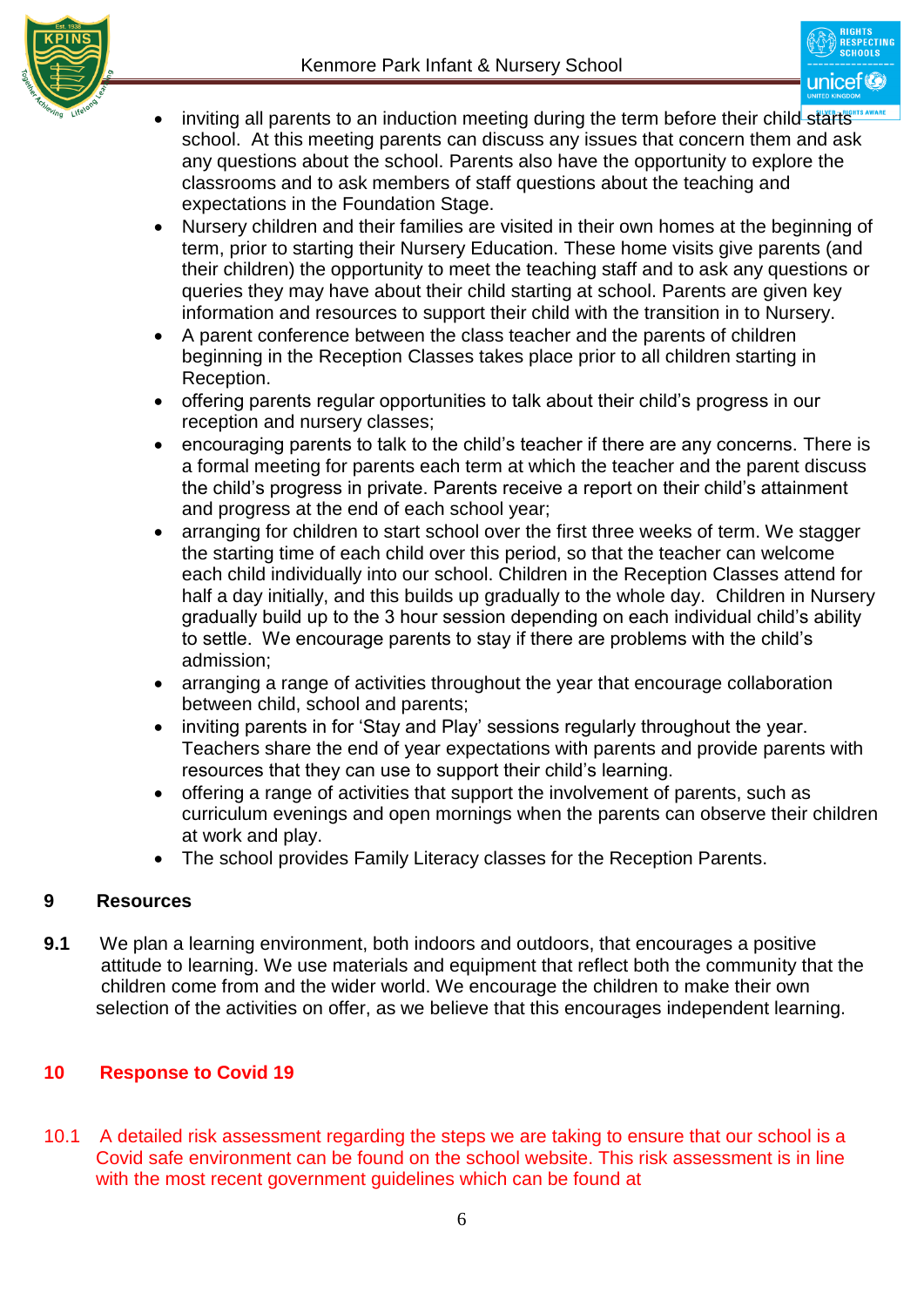



<https://www.gov.uk/coronavirus> . The risk assessment has been shared with all staff and is a working document which is regularly monitored and reviewed.

- 10.2 The guidance given by the government states that children in Nursery and Reception classes do not need to socially distance themselves from each other.
- 10.3 Children will continue to play and learn alongside their peers, however steps will be taken to ensure that any opportunity to spread Covid is limited. These changes include:

### **11 Children working within 'bubbles'**

- 11.1 All Nursery and Reception children will work within their bubble. This means that they will only have contact with each other and the adults that work with them on a regular basis. Teachers will particularly focus on developing children's Personal, Social and Emotional development through regular whole class circle times and assemblies.
- 11.2 Parents distancing themselves from the classroom and staff
	- 11.2 All parents have been given clear instructions about the process of collecting and dropping off their children at school. There is a one way system which is operating for both Nursery and Reception parents. Parents should walk through the EYFS gate as usual and stand and wait by the table that is outside of their child's classroom. Once their child has been brought into the classroom, parents must leave via the Reception playground and out into the car park area. Parents will not be given access to the classroom and they will need to wait at the marked area. This will reduce the amount of contact that parents have with staff and each other.

#### **12 Staggered starts**

12.1 In order to reduce the number of people in the playground during collection and dropping off times, the Reception classes all start at different times.

The current times are as follows:

| <b>Fairy Class:</b> | $8.45$ am $-3.10$ pm |
|---------------------|----------------------|
| Unicorn Class:      | $8.50am - 3.15pm$    |
| <b>Pixie Class:</b> | $8.55 - 3.20$ pm     |

#### **13 Temperature checks**

Before children are admitted into the classroom, they will have their temperature checked by a member of staff. Children's temperature must be below 37.8 degrees in order to come into the classroom.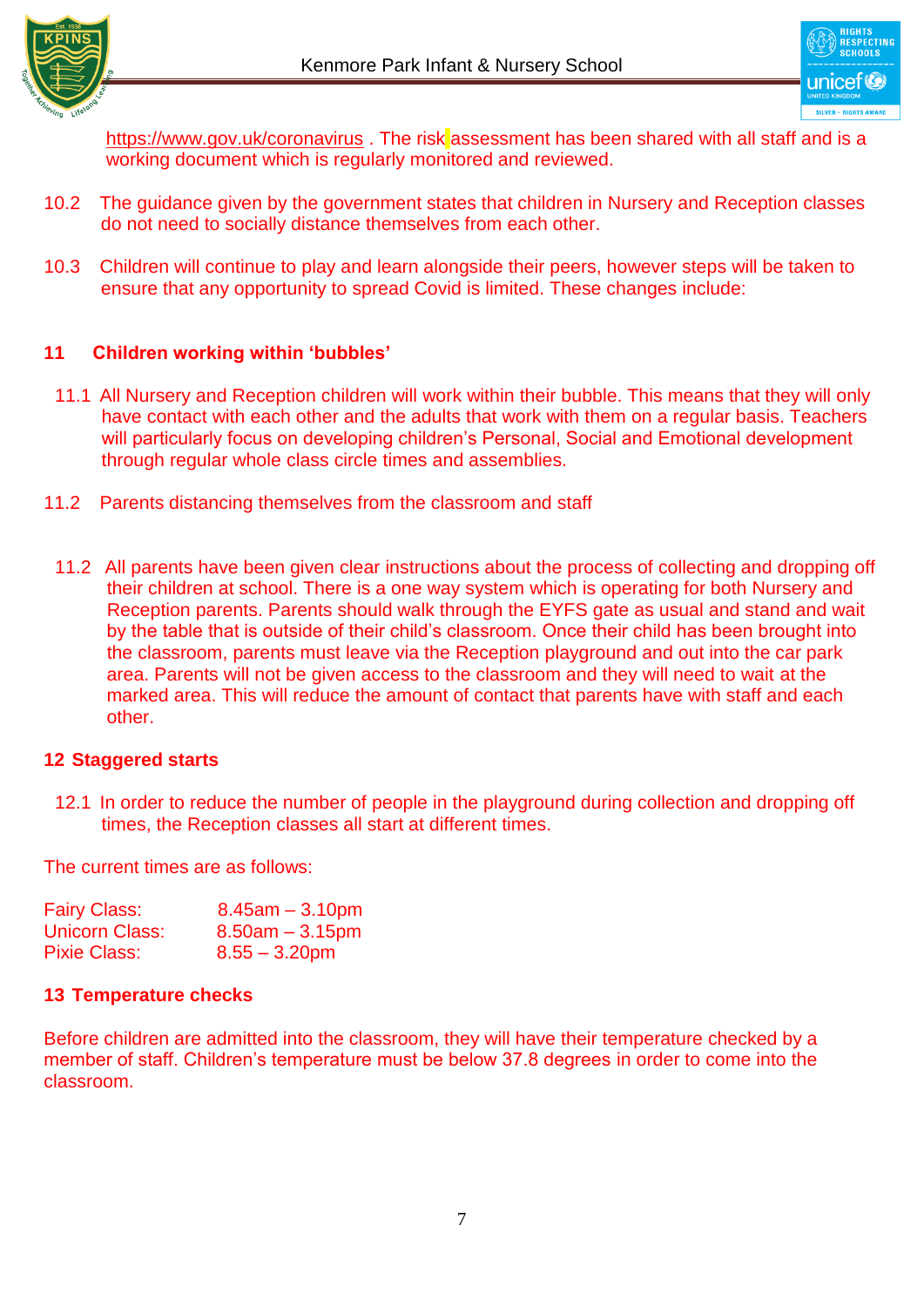



### **14 Washing hands regularly** –

Upon entry of the classroom, children are directed to the sink where they will wash their hands. There are several opportunities for children to wash their hands throughout the day, in addition to the regular use of 70% alcohol hand gel.

#### **15 Cleaning play equipment and tables**

Toys, resources and table surfaces are wiped down throughout the day to ensure that children have access to clean equipment.

### **16 Regular cleaning during the day**

During the day, there are cleaning staff who wipe down and clean commonly used areas such as door handles, frames and the toilet area. At the end of the school day, every classroom is deep cleaned, ready for the next day.

### **17 Class Dojo**

All parents are expected to sign up and create an account for Class Dojo. The Class Dojo app will be the main communication tool between parents and teachers. Key messages will be uploaded onto the Class Dojo app and parents can send direct messages to teachers.

#### **18 Home Learning**

Every Friday children in Reception will be set home learning tasks to complete. The activities will be based around the key skills that have been taught during the school week. A typical weekly home learning will consist of Phonics, Literacy, Maths and Topic activities. Parents are encouraged to take photographs of their child's work and upload them to their child's portfolio on Class Dojo. Teachers are able to review the uploaded items and allocate Class Dojo reward points as necessary.

#### **19 Bug Club**

- 19.1 As a result of COVID19, children will no longer be taking reading books home from school. Alternatively, children will be given access to their 'Bug Club' account. On Bug Club, children can read a wide range of phonically decodable books which are set at the right level for the child.
- 19.2 Parents are encouraged to read regularly with their child for at least 5 minutes every evening. At school, every child is read with at least once a week.

#### **20 Parent Workshops**

- 20.1 Parent workshops will now be accessible online. These workshops provide parents with an insight into the curriculum and highlight ways that parents can best support their child's learning.
- 20.2 Teachers will upload key resources including booklets and video recordings; and will model a range of activities that can be done at home to support learning in specific areas.

**Signed:** Selina Pennant